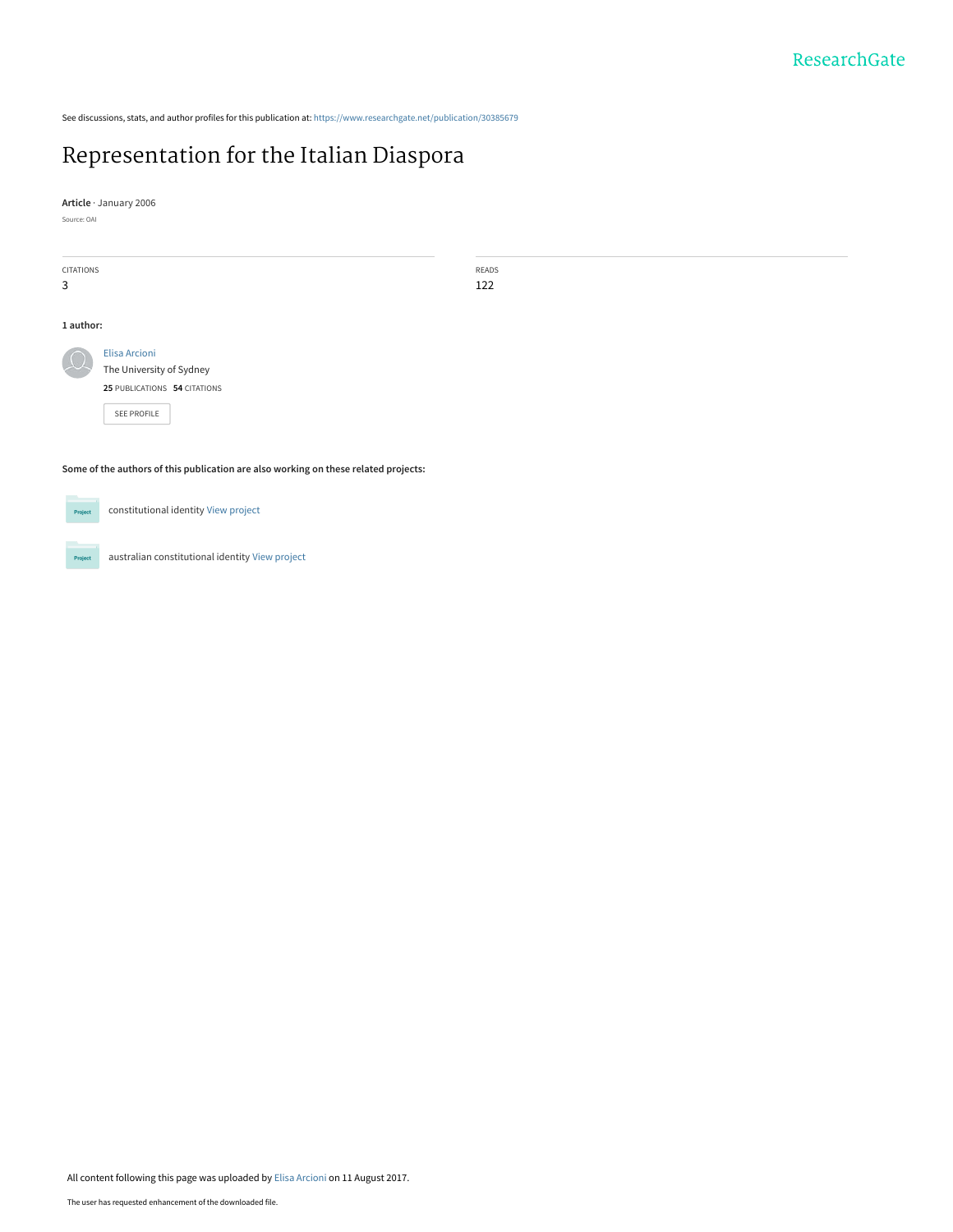

**University of Wollongong [Research Online](http://ro.uow.edu.au)**

[Faculty of Law - Papers \(Archive\)](http://ro.uow.edu.au/lawpapers) [Faculty of Law, Humanities and the Arts](http://ro.uow.edu.au/lha)

2006

# Representation for the Italian Diaspora

E. Arcioni *University of Wollongong*, arcioni@uow.edu.au

Publication Details

This paper was originally published as: Arcioni, E, Representation for the Italian Diaspora, Discussion Paper 37/06 (December 2006), Democratic Audit of Australia, Australian National University. Original paper available [here.]("http:/democratic.audit.anu.edu.au/papers/20061113_arcioni_ital_diasp.pdf")

Research Online is the open access institutional repository for the University of Wollongong. For further information contact the UOW Library: research-pubs@uow.edu.au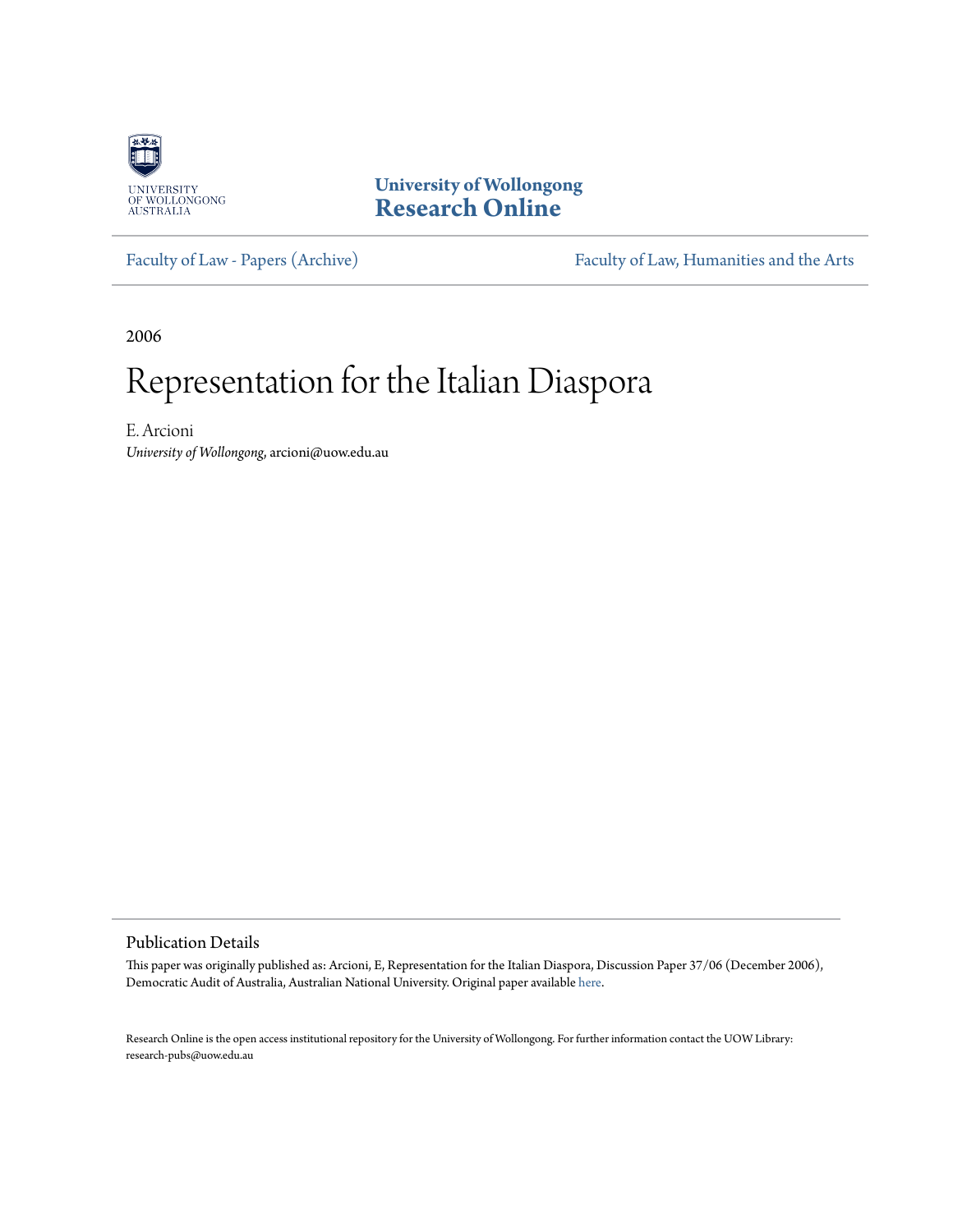# Representation for the Italian Diaspora

## **Abstract**

In this Audit paper Elisa Arcioni, University of Wollongong, considers the decision to include seats for the Italian diaspora in the Italian parliament.The decision was of even greater significance since it was the results in the Australasian seat that gave the Prodi government its majority in the Senate.

## **Keywords**

Italian diaspora, electoral policy, Italian elections,

### **Disciplines**

Law

# **Publication Details**

This paper was originally published as: Arcioni, E, Representation for the Italian Diaspora, Discussion Paper 37/06 (December 2006), Democratic Audit of Australia, Australian National University. Original paper available [here.]("http:/democratic.audit.anu.edu.au/papers/20061113_arcioni_ital_diasp.pdf")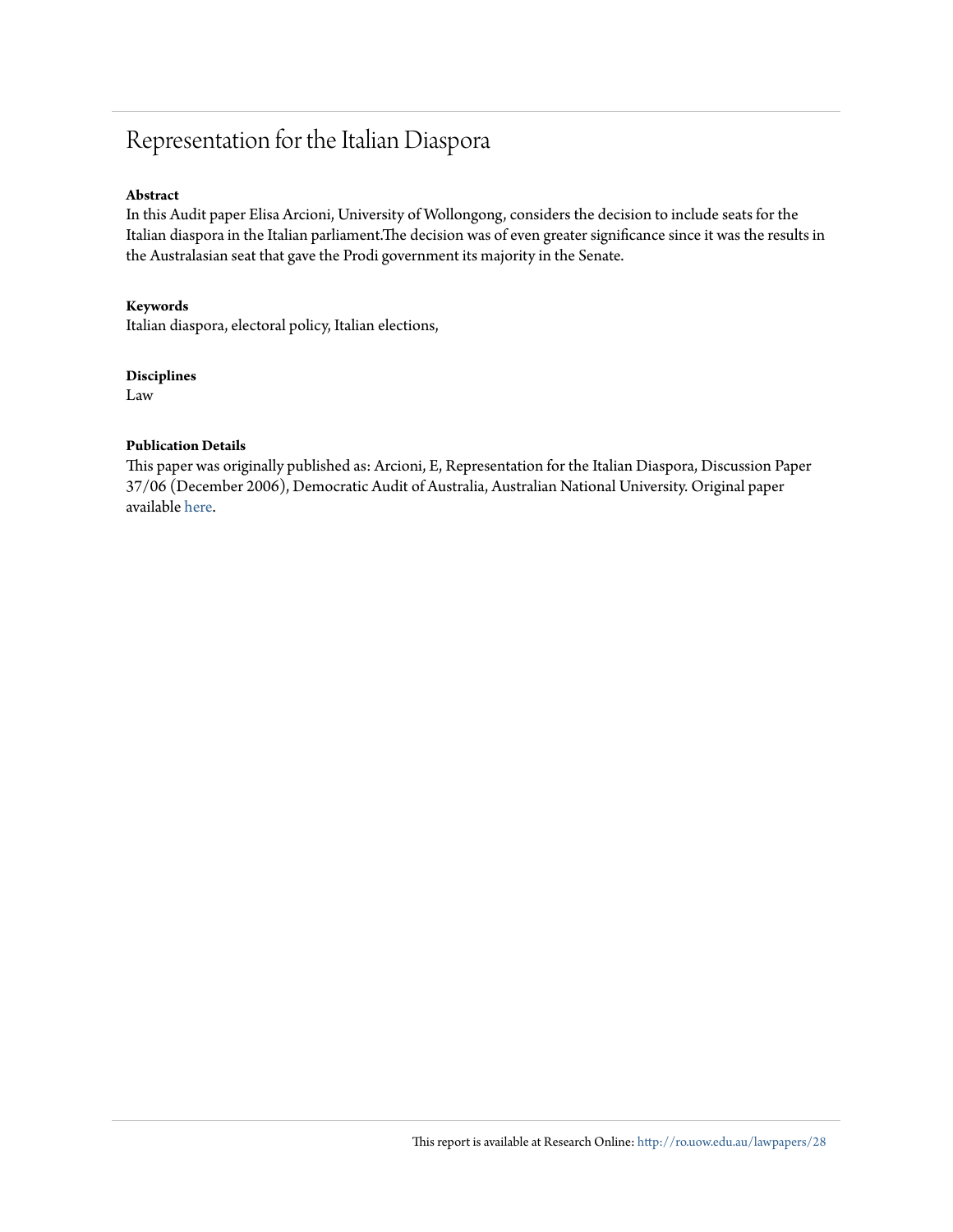

# **Representation for the Italian diaspora**

**Elisa Arcioni** 

**Faculty of Law, University of Wollongong** 

**Discussion Paper 37/06 (December 2006)** 

**Democratic Audit of Australia Australian National University Canberra, ACT 0200 Australia http://democratic.audit.anu.edu.au**

**The views expressed are the authors and do not necessarily reflect those of the Democratic Audit of Australia.**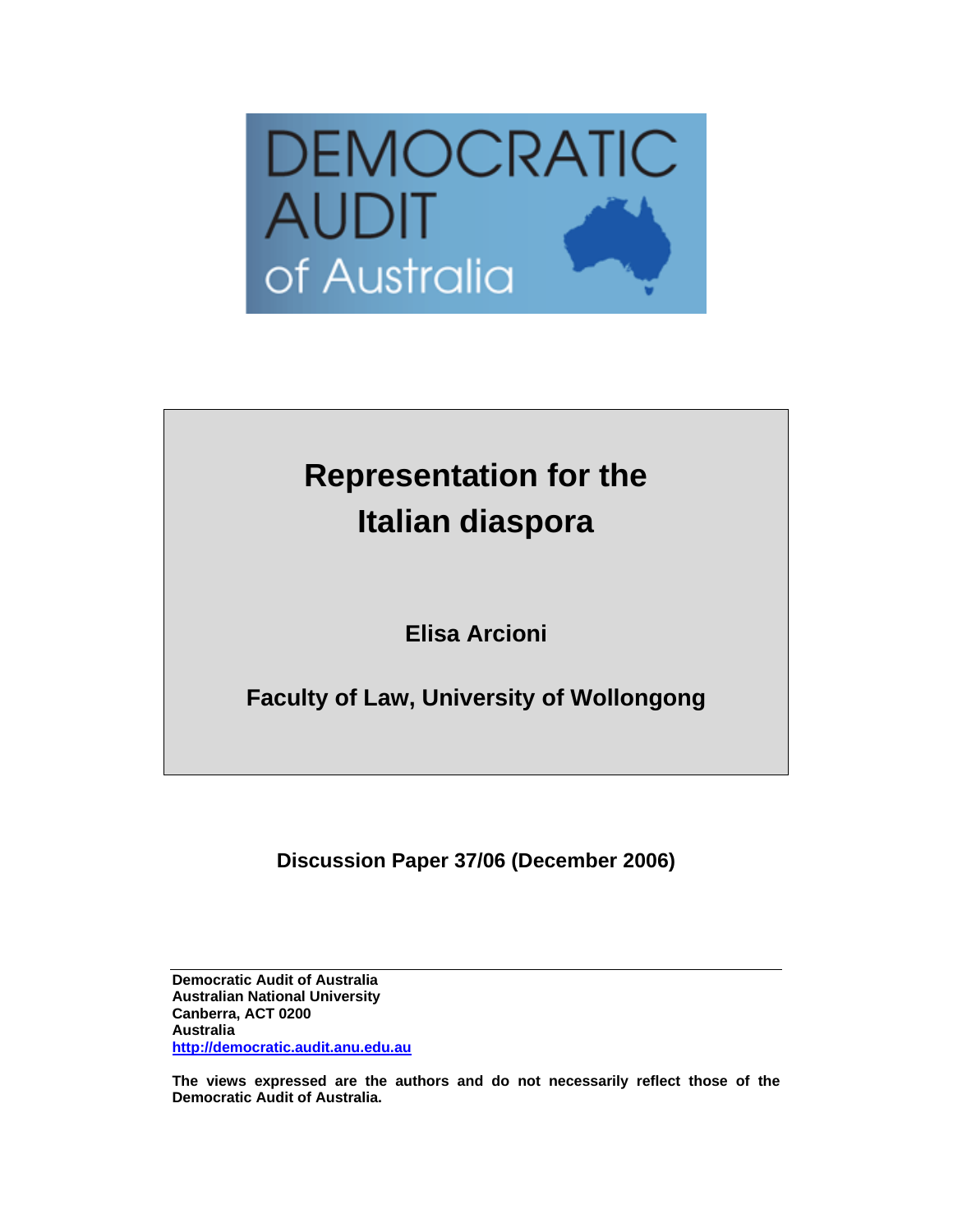In April 2006, Italian national elections were held. The centre-left coalition, formed under Romano Prodi, won a majority by a tiny margin, ousting the centre-right government under the infamous Silvio Berlusconi. The manner in which the majority of seats in the Senate had been won was perhaps of more interest than the ultimate result. For the first time in Italian history, representatives of Italian citizens resident outside Italy arguably held the balance of power in the Italian Senate. The electoral experiment that facilitated that outcome, the justifications for it, and the outcome it produced in this particular election were, and will continue to be, the subject of significant discussion. This paper will outline and reflect upon my experience of that electoral process as a dual Australian-Italian citizen.

#### **The electoral experiment and some historical background**

In 2000–01, the Italian Parliament, then under the leadership of Silvio Berlusconi, passed legislation and amendments to the Italian Constitution to create the four external electorates of: Europe; South America; North and Central America; and a large electorate combining Australia, Asia, Africa, Oceania and Antarctica. Italian citizens resident outside Italy had long been able to exercise their vote by returning to Italy to cast it. That kind of system is not unique to Italy. However, the change in 2000–01 was relatively radical. It meant that external citizens could now vote in their place of residence, for representatives who would represent them *as external citizens*. Those representatives were to do so by holding seats in four electorates *outside* Italy. The voting rights of external citizens of other countries varies across jurisdictions. To give an indication of the diversity — British and Australian voters may vote overseas, but only for candidates in their homeland constituency, while French and American voters in overseas territories may vote for representatives of those territories, who sit in the national parliament.

This Italian electoral experiment has been the topic of debate for decades. Voting rights for Italian citizens resident abroad was raised in the Constituent Assembly in Italy, established in 1946. The Italian Constitution which entered into force in 1948 enshrined the right to vote for all citizens in Article 48. The debates regarding how that right was to be exercised by Italians resident abroad, following the mass emigration to places like the Americas and Australia, continued from the immediate post-war era through to the 1980s and 1990s. The debate was always underscored by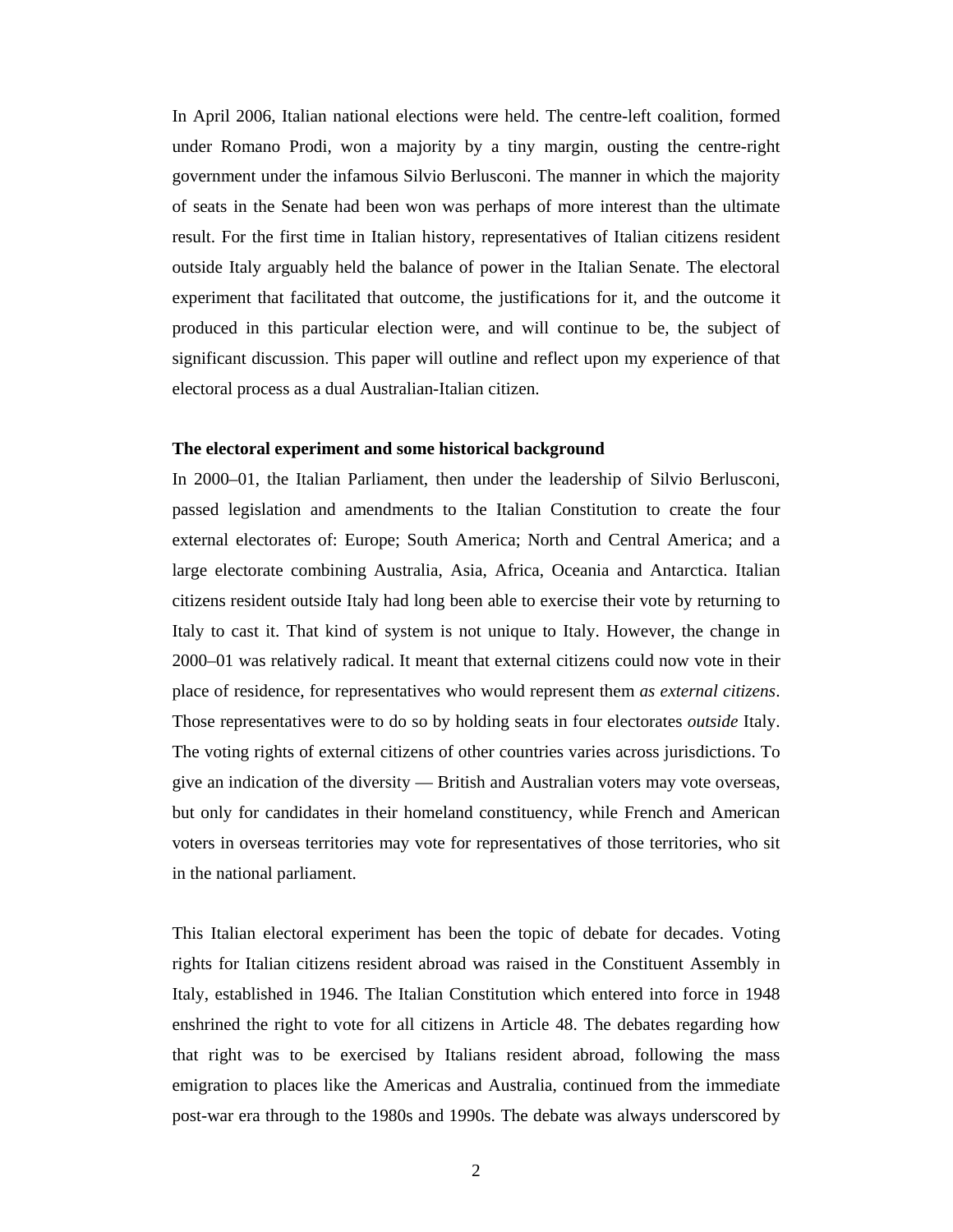the ideological differences between the parties that feature in the Italian political landscape. That landscape includes the whole range of positions, from communist to neo-fascist, and everything in between.

The neo-fascist Movimento Sociale Italiano (MSI) party made the first (unsuccessful) electoral proposal to assure external citizens the vote, in 1955. They continued to push the idea, under their new political moniker of Alleanza Nazionale, through to its implementation. In the lead-up to the recent changes that introduced the external electorates, the right's Mirko Tremaglia, until recently Minister for Italians Overseas, was the main champion. The left was initially opposed to the proposal, and the largest post-war party, the Christian Democrats, were only slightly less antagonistic to it. As time went by, most of the left and the Christian Democrats softened towards the idea. This led to the almost-unanimous support (excluding the far-left Rifondazione Comunista party) for the legislative and constitutional changes in 2000–01.

Despite the recent general support for this electoral experiment, the media coverage included comments that it was at least in part a cynical attempt by the right to obtain votes from overseas in order to overcome its flagging support inside Italy. That idea came from a stereotype of Italian migrants overseas as generally favourable to the right in politics. The outcome showed the flaw in that assumption, with the majority of the external representatives coming from the left-wing political parties. That then led to criticism of the process by the ousted centre-right government and broader debate about its legitimacy.

#### **The mechanics of the experiment**

Before addressing the policy issues that arise from this reform in Italy, some comments on the mechanics as experienced in Australia are given here. I was registered as an external elector by virtue of an inherited citizenship, known to the local Italian consulate. Leading up to the election, material was sent to me by post. In addition to official information regarding the election process, in both English and Italian, I also received printed electoral advertising from the two main coalition groups vying for my vote, as well as phone calls asking whether I needed any further assistance.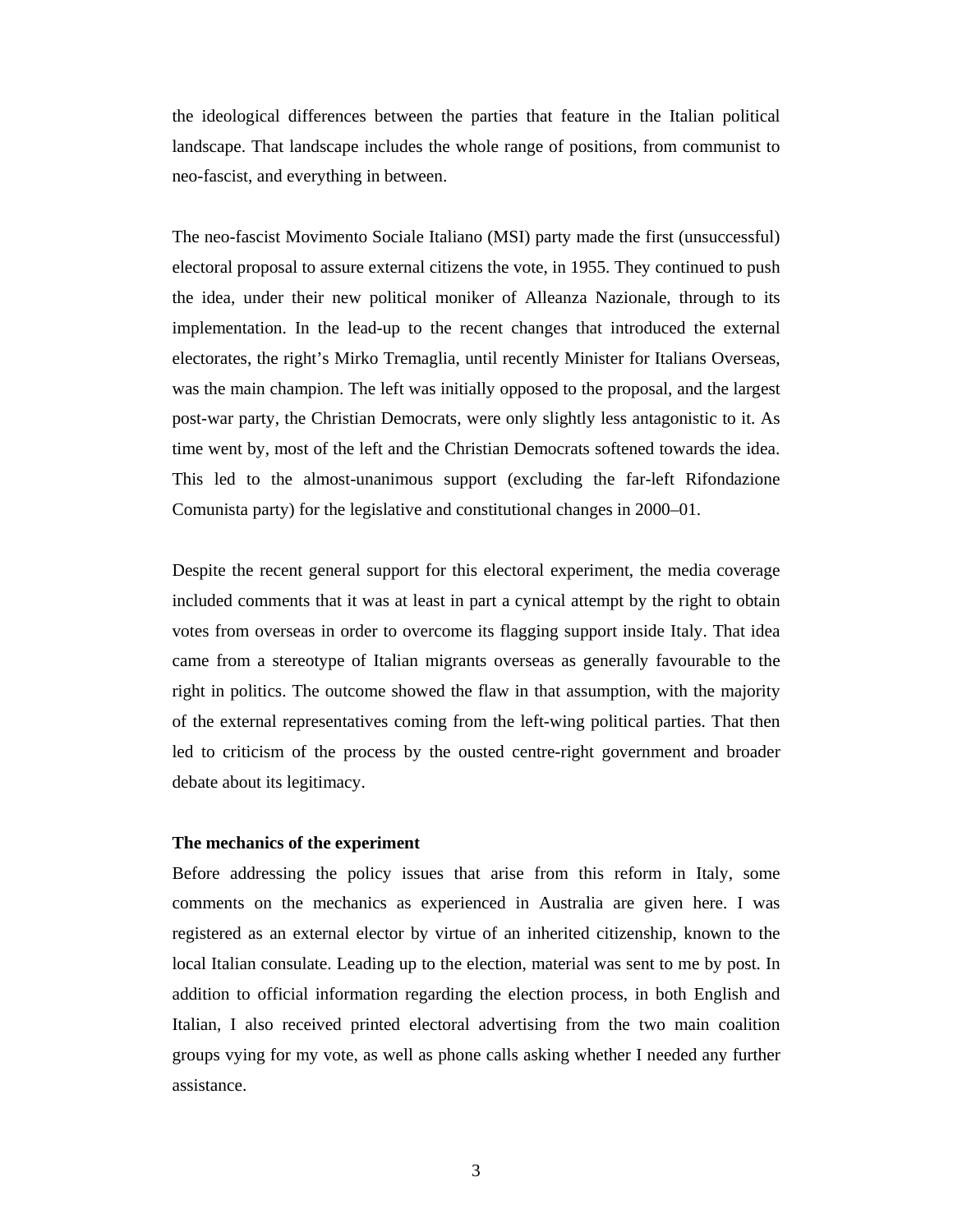Living in a part of Australia with a noticeable Italo-Australian population, the official channels of communication were added to by posters on streets and in shop windows. I received further information from occasional reference to the SBS television broadcast of Italian news, Italian newspapers available online and discussions with fellow dual citizens in Australia.

Finally, the voting papers arrived, complete with extracts from the relevant electoral law and voting instructions in both English and Italian. Both the ballot papers (one for the Chamber of Deputies, the other for the Senate) were relatively small. The papers featured a vertical list of symbols, each representing a political party or coalition. Voters were required to make a mark against one of the symbols to indicate a vote, as well as there being the option of noting the surname of the preferred candidate of the relevant party or coalition. Once done, the papers were sealed in two envelopes. The outer envelope had my identifiers on it, the inner one unmarked so as to ensure anonymity of the vote. The ballot papers were posted and I and the world waited for the result.

The votes of Italian citizens within Italy were counted first, as it took longer for the overseas votes to be collated and calculated. The internal votes gave the Prodi coalition a bare majority in the Chamber of Deputies. The Senate, however, was in the hands of the Berlusconi coalition by one seat. Six further senators were to come from the external electorates. Four went to Prodi, one to Berlusconi, and one was an independent. Following the addition of those senators, the Prodi government had a majority in both houses of parliament. For the Australasian electorate (including Australia, Asia, Africa, Oceania and Antarctica), both the upper and lower house members elected were Melbourne-based and from Prodi's centre-left coalition. Marco Fedi gained a seat in the Chamber of Deputies, Nino Randazzo became a senator.

My experience of voting in Italian national elections for the first time raised questions in my mind, regarding the consequences of the opportunity I and others had been given. It also led to heated discussion within and outside of Italy, because the experiment had granted the government a majority in the Senate. Italians around the world debated whether the electoral experiment should survive.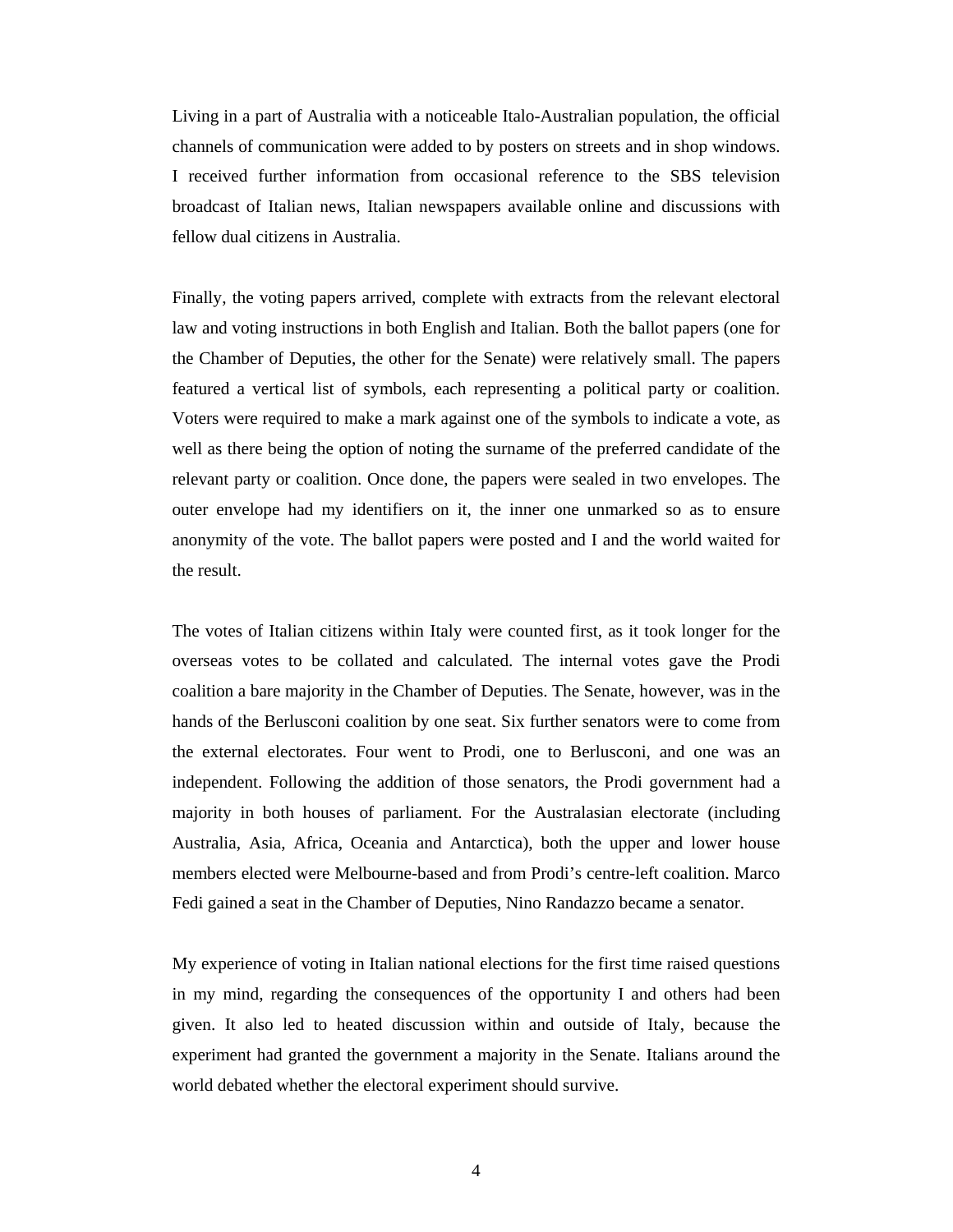#### **Citizenship as a test of membership of the community?**

If the right to vote is considered a political right of the community of the country in question, what can be said of this electoral experiment? Two main issues arise. The first is the political right of diasporas to vote in their country of origin. The second is the contrast with the political right of foreign nationals resident in a country to vote for that country's Parliament.

The right to vote in Italy is determined by citizenship, and ignores residence, except to determine which electorate one votes in. Due to the generosity of being able to inherit citizenship, that has the potential of expanding the notion of the relevant political community beyond reasonable grounds. Inherited citizenship comes from having at least one parent being an Italian citizen at the time of one's birth. That child then inherits the citizenship and any of their children inherit Italian citizenship, and so on without end. Thus, one can be a citizen by birth to a citizen, regardless of having no other connection to Italy. On the other hand, the Italian regime acknowledges that some people do have multiple identities, with more than a formal link to a country beyond the one in which they live, making it a legitimate exercise to involve individuals in decision-making in that place of non-residence.

However, the relative unimportance of residence in determining eligibility to vote also highlights the exclusionary nature of the intersection of the citizenship and electoral regimes. Italy is relatively reluctant to confer Italian citizenship on someone without a hereditary link to the country, slightly less so if one is European. By contrast, for individuals with an existing citizenship beyond EU countries, it takes ten years of legal residence in Italy before one can even apply for Italian citizenship. That seems to render the electoral system overly restrictive. One may have made one's home in Italy, yet be excluded from voting by the formal restriction on citizenship. That disregards the fact that such individuals may be more affected in practice by the outcomes of elections and consequent legislation, than are external citizens. Such a situation is in direct contrast with other counties such as New Zealand, which grants all permanent residents the right to vote for that parliament, but is similar to the electoral regime in Australia, which restricts parliamentary voting rights to Australian citizens or British citizens enrolled before 1984.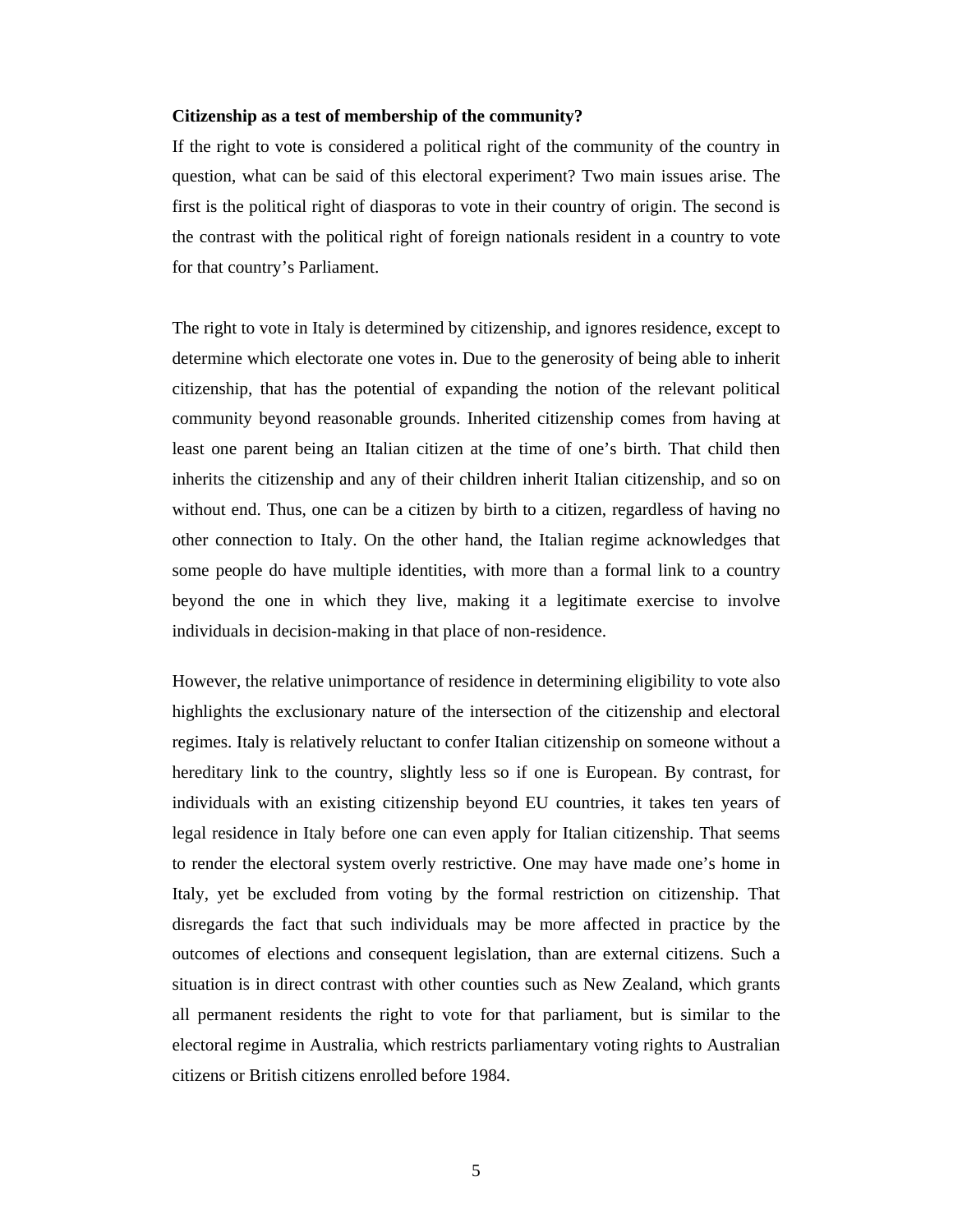#### **No representation without taxation?**

The classic American catch-cry of 'no taxation without representation' can be neatly overturned in considering the Italian experiment. In the case of the external electorates, people are enfranchised who may make no contribution to the economic or social life of the country in question, or feel the effects of decisions made by their representatives. My unease with that situation did not stop me voting, but raised the question of whether there should be some kind of reciprocity involved before such a strong political right is granted – in a simplistic sense, no representation without taxation?

On the other hand, arguments can be made that the right to vote is in recognition of the sacrifices made by Italians who emigrated after the Second World War, and their later contribution to the Italian economy. It is a familiar story to hear of Italian migrants in countries such as Australia, who left Italy due to the dire circumstances in their homeland post-war. Many such migrants worked hard to establish a new life for themselves outside Italy while also sending money back to families in Italy to support them. While that may provide a rationale for recognising such migrants' political rights in Italy, it is more difficult to use it as a justification to extend such rights indefinitely along hereditary lines.

#### **Contributions from the Italian diaspora?**

This experiment may have positive consequences, by allowing for diversity of opinion and approach to be injected into both of the political spheres that external citizens may be a part of.

With respect to Italy, it is a country with notoriously short-lived and unstable coalition governments, often clouded by economic difficulties and corruption claims. Perhaps notions of governance from outside Italy could become part of the political discourse in Italy through this electoral experiment, as the representatives from the four external regions engage in discussions with other representatives, the parliament as a whole and the media. There may be specific areas where the personal experience of external parliamentary representatives may be able to contribute a new perspective to political debates in Italy. One example is that of migration. The external representatives are by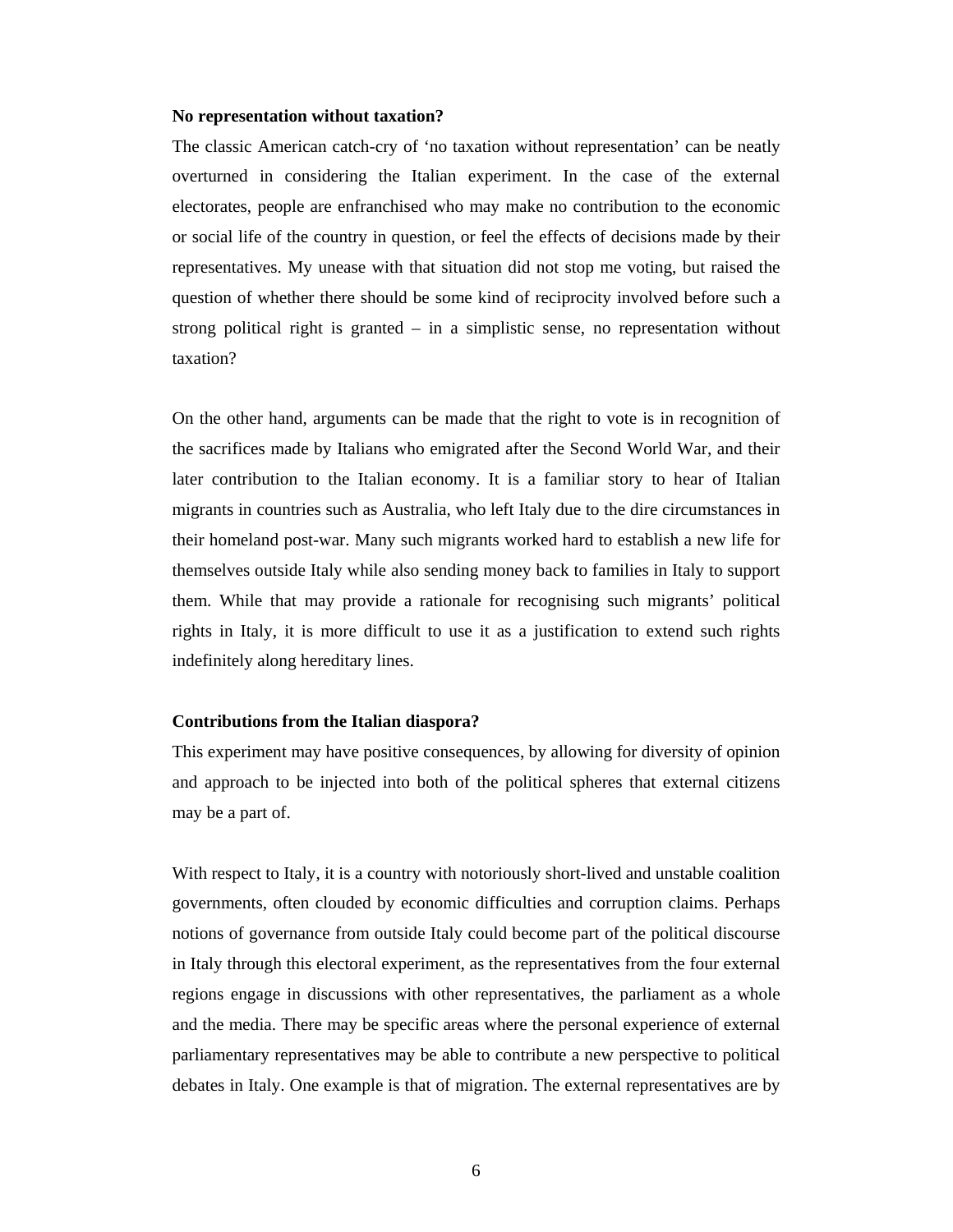definition either migrants or descendants of migrants, and therefore may have a different view to the internal citizens in the fraught migration debates in Italy.

By contrast, the dual Australian-Italian citizenship of many of the Australian-based voters in the Italian elections may in turn raise discussion here of political issues that come from the experience of voting for representatives for this external electorate, or from the experience of being such a representative. Two issues come to mind immediately. The first is whether the lessons of the Italian experiment can illuminate the calls for external electorates for the Australian diaspora.<sup>1</sup> The second is questioning the constitutional restriction on Australian parliamentary representatives, such that they cannot have dual citizenship. This is enshrined in section 44(i) of the Australian Constitution, and can only be changed by referendum, which is a notoriously difficult process. At the same time, dual citizenship has become more accepted in Australian law. Should this restriction on who can be a parliamentary representative therefore be reconsidered? Is the restriction in Australia justified in light of the relative Italian generosity of allowing dual citizens not only to vote for their Parliament, but also to be elected as representatives?

### **Conclusion**

 $\overline{a}$ 

It is uncertain whether this Italian experiment will survive a second testing. The practical result of external citizens effectively handing the coalition a majority in the Italian Senate has heightened queries as to the legitimacy of that vote. Essentially, that is due to the unease regarding who is or should be a part of the relevant political community with the power to control government. Is citizenship, as both the necessary and sufficient indicator, too crude a criterion? Does it ignore more practical indicators of membership of the community in question? Regardless of whether these issues can be resolved in Italy, this experience can serve as an impetus to question how the Australian system both identifies its relevant political community and structures the processes in order to satisfy the desire for true representation in government.

<sup>&</sup>lt;sup>1</sup> See Bryan Mercurio and George Williams, 2004, 'The Australian diaspora and the right to vote', *University of Western Australia Law Review* 32(1): 1-29; Andrew Leigh, 2004, 'New Voting Rights for the Australian Diaspora', in *Democratic Audit of Australia*

<sup>&</sup>lt;http://democratic.audit.anu.edu.au/papers/200407\_leigh\_expat\_ref.pdf>